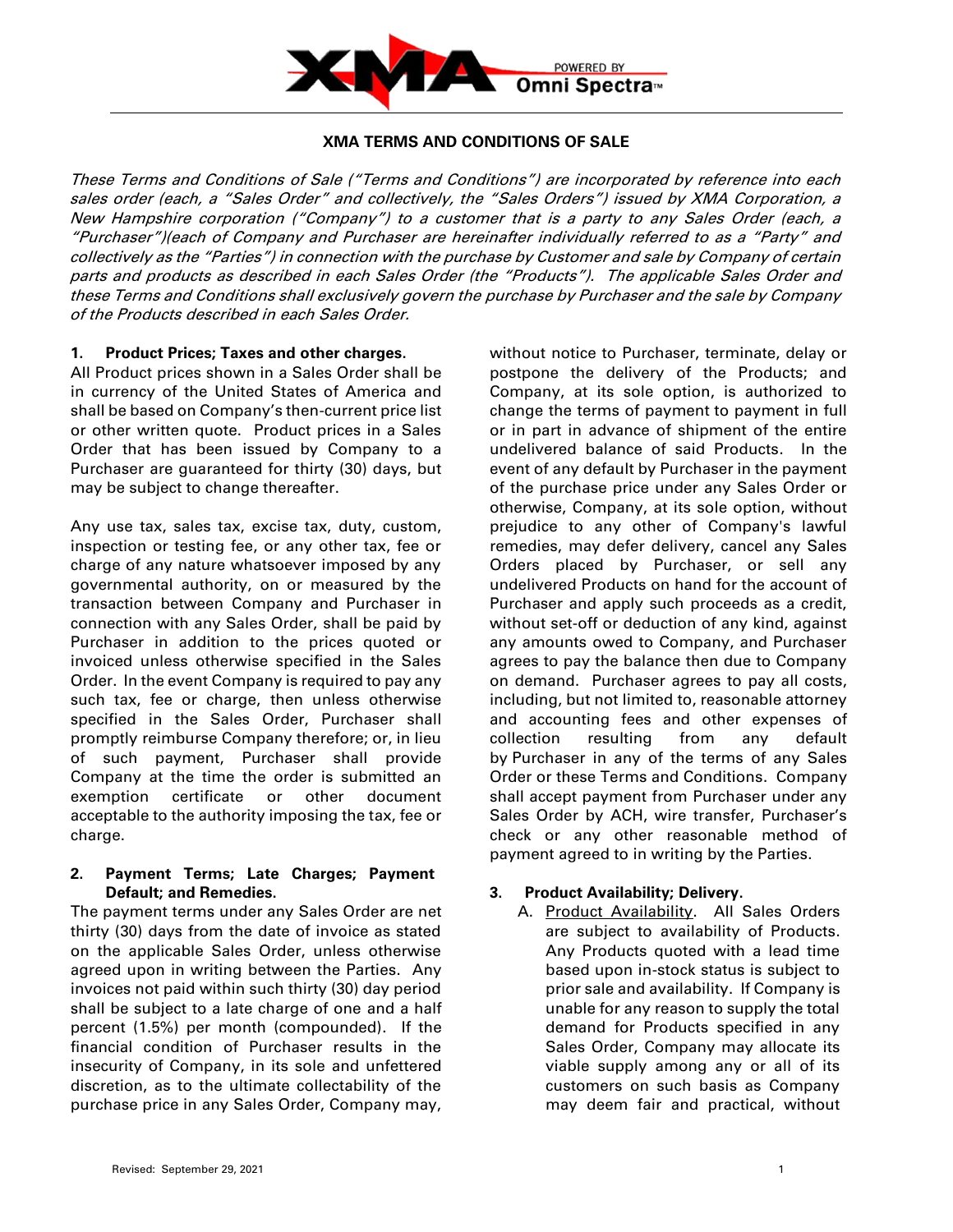liability for any failure of performance which may result therefrom. Company shall notify Purchase if a Sales Order cannot be filled or can be filled only partially. Sales Orders for early shipment shall have priority in the event of Product shortage. Company shall not be liable for any damages or costs resulting from unfilled or partially filled Sales Orders.

B. Delivery. Company shall deliver Products to Purchaser Ex Works Company's shipping point (Manchester, New Hampshire or Tianjin, China, as specified on the applicable Sales Order) unless otherwise agreed in writing between the Parties. Company reserves the right to select the country of origin unless otherwise agreed in writing in a Sales Order issued by Company to Purchaser. If duties, taxes, shipping and handling charges are quoted or invoiced, the applicable Sales Order will include such charges in addition to actual freight costs. If a Purchaser requests that Company pay any such taxes, fees or charges, Purchaser shall promptly reimburse Company therefore. Company reserves the right, in its discretion, to determine the exact method of shipment. Company reserves the right to make delivery in installments, all such installments to be separately invoiced and paid for when due per invoice, without regard to subsequent deliveries. Delay in delivery of any installment shall not relieve Purchaser of Purchaser's obligations to accept remaining deliveries. Immediately upon Purchaser's receipt of any Products shipped under any Sales Order, Purchaser shall inspect the same and shall notify Company in writing of any claims for shortages, defects or damages and shall hold the Products for Company's written instructions concerning disposition. If Purchaser shall fail to so notify Company within twenty (20) days after the Products have been delivered by Company, such Products shall conclusively be deemed to conform to the applicable Sales Order and these Terms and Conditions and to have been irrevocably accepted by the Purchaser. Company shall not be liable for any loss, damage or penalty as a result of any delay in or failure to manufacture, deliver or otherwise perform hereunder

due to any cause beyond Company's reasonable control, including, without limitation, unsuccessful reactions, act of Purchaser, embargo or other governmental act, regulation or request affecting the conduct of Company's business, fire, explosion, accident, theft, vandalism, riot, acts of war, strikes or other labor difficulties, lightning, flood, windstorm or other acts of God, delay in transportation, or inability to obtain necessary labor, fuel, materials, supplies or power at current prices.

- C. Separate Invoices. Each and every shipment of Products under a Sales Order shall be covered by a separate invoice. All invoices shall include the applicable Sales Order number, Product number and Product unit price set forth on the applicable Sales Order (subject to revision as set forth in Section 1 above), as well as the receiving location and the total quantity of Products included in the shipment.
- D. Title; Risk of Loss. Delivery of the Products Ex Works to the carrier at Company's shipping point shall constitute delivery to Purchaser. Upon delivery of the Products Ex Works to the carrier at Company's shipping point, all title and risk of loss for the Products shall pass to Purchaser, and Purchaser shall bear all risk of loss or damage in transit. Company will neither issue credit for, nor accept returns of, Products damaged or lost after Company has delivered them Ex Works to the carrier at Company's shipping point. In the event of loss or damage, Purchaser must file its claim with the delivering carrier (which does not relieve Purchaser of its obligation to pay for the Products in full).
- E. Rescheduling of Delivery; Cancellation of Sales Orders by Company. Company may without cost or liability: (a) reschedule delivery of any Products upon at least five (5) days' written notice before the "delivery" date set forth on the applicable Sales Order, or (b) cancel a Sales Order, or any part of it, upon at least twenty (20) days' written notice before such "delivery" date.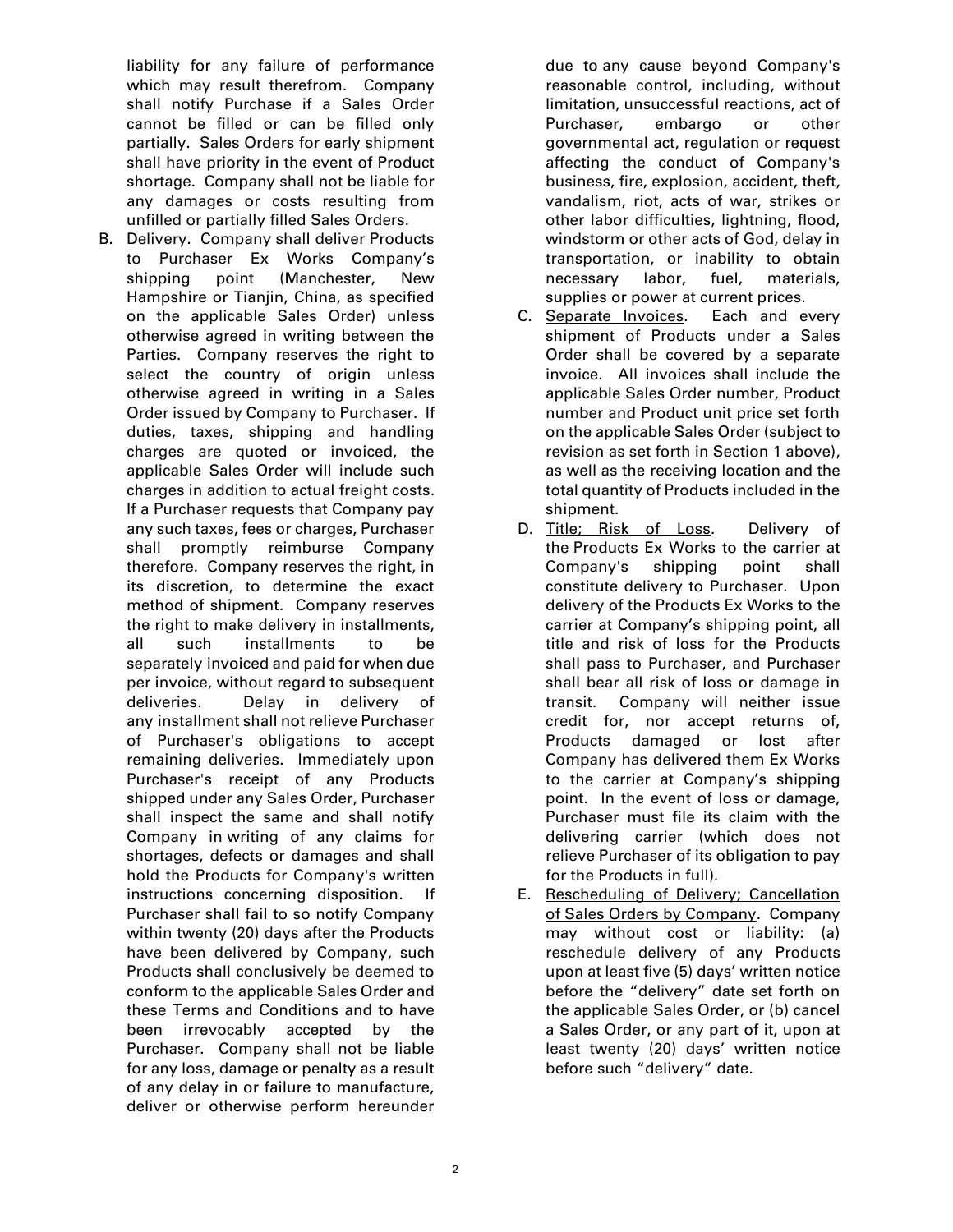### **4. No Cancellation by Purchaser.**

Purchaser may not cancel any Sales Order unless such cancellation is expressly agreed to in writing by Company. In such event, Company will advise Purchaser of the total charge for such cancellation, and Purchaser shall pay such charges, including, but not limited to, storage and shipment costs, costs of producing non-standard materials, costs of purchasing non-returnable materials, cancellation costs imposed on Company by its suppliers, and any other costs resulting from cancellation of any Sales Order by Purchaser.

### **5. Purchaser's Representation and Warranties.**

Purchaser represents and warrants that it shall use all Products ordered from Company in accordance with Section 10 below and that any such use of Products will not violate any law or regulation.

#### **6. Changes to Product Design; Engineering Services; and Intellectual Property Rights.**

Purchaser and Company may agree in writing that Company shall provide engineering services in connection with any special requirements of Purchaser for a particular Product. In any such case, the fees for any such engineering services shall be mutually agreed by the Parties in writing. All resulting Product designs, modifications, enhancements, configurations, specifications and technology, including without limitation, all intellectual property rights, technology, data, database and other property and information, shall be the exclusive property of Company and shall not be disclosed to any third parties without the express written agreement of Company. The fees for any such engineering services provided by Company shall be invoiced upon Purchaser's written approval of the design (if required) and release of the design to manufacturing. COMPANY MAKES NO WARRANTIES OF ANY KIND OR NATURE, EXPRESS OR IMPLIED, INCLUDING ANY IMPLIED WARRANTY OF MERCHANTABILITY OR FITNESS FOR ANY PARTICULAR PURPOSE, WITH RESPECT TO ANY ENGINEERING SERVICES PROVIDED BY COMPANY OR COMPANY'S PERSONNEL.

# **7. Technical Assistance.**

At Purchaser's request, Company may, at Company's sole discretion, furnish technical assistance and information to Purchaser with respect to any Products. In any such case, the fees for any such technical assistance shall be mutually agreed by the Parties in writing. COMPANY MAKES NO WARRANTIES OF ANY KIND OR NATURE, EXPRESS OR IMPLIED, INCLUDING ANY IMPLIED WARRANTY OF MERCHANTABILITY OR FITNESS FOR ANY PARTICULAR PURPOSE, WITH RESPECT TO ANY TECHNICAL ASSISTANCE OR INFORMATION PROVIDED BY COMPANY OR COMPANY'S PERSONNEL. ANY SUGGESTIONS BY COMPANY REGARDING USE, SELECTION, APPLICATION OR SUITABILITY OF THE PRODUCTS SHALL NOT BE CONSTRUED AS AN EXPRESS WARRANTY UNLESS SPECIFICALLY DESIGNATED AS SUCH IN A WRITING SIGNED BY AN OFFICER OR OTHER AUTHORIZED REPRESENTATIVE OF COMPANY.

#### **8. Purchaser's Compliance with Laws; Export Compliance.**

In addition to any other representations and warranties made by Purchaser, Purchaser covenants and agrees that it shall comply with all laws applicable to its performance of its obligations under any Sales Order, including all laws applicable to the purchase, sale, import, export and use of the Products. In particular, Purchaser acknowledges that the Products are subject to U.S. export laws, rules, treaties, regulations, and international agreements. All individuals (including Purchaser) who access Company's website or purchase Products or services from Company specifically assume the responsibility of complying with all applicable US export laws, rules, treaties, regulations, and international agreements along with applicable foreign laws when transferring, selling, importing, exporting, re-exporting, deemed exporting, diverting, or otherwise disposing of any Products, programs, and/or services. Export controls may include, but are not limited to, those of the Export Administration Regulations ("EAR") maintained by the U.S. Department of Commerce, trade and economic sanctions maintained by the Treasury Department's Office of Foreign Assets Control ("OFAC"), and the International Traffic in Arms Regulations ("ITAR") maintained by the U.S. Department of State. Specifically, Purchaser agrees that it shall not, directly or indirectly, sell, export, reexport, transfer, divert, or otherwise dispose of any Products to any destination, entity, or person prohibited by any applicable laws or regulations of the United States or any other jurisdiction without obtaining prior written authorization from the competent government authorities as required by those laws and regulations. Purchaser further represents and warrants that it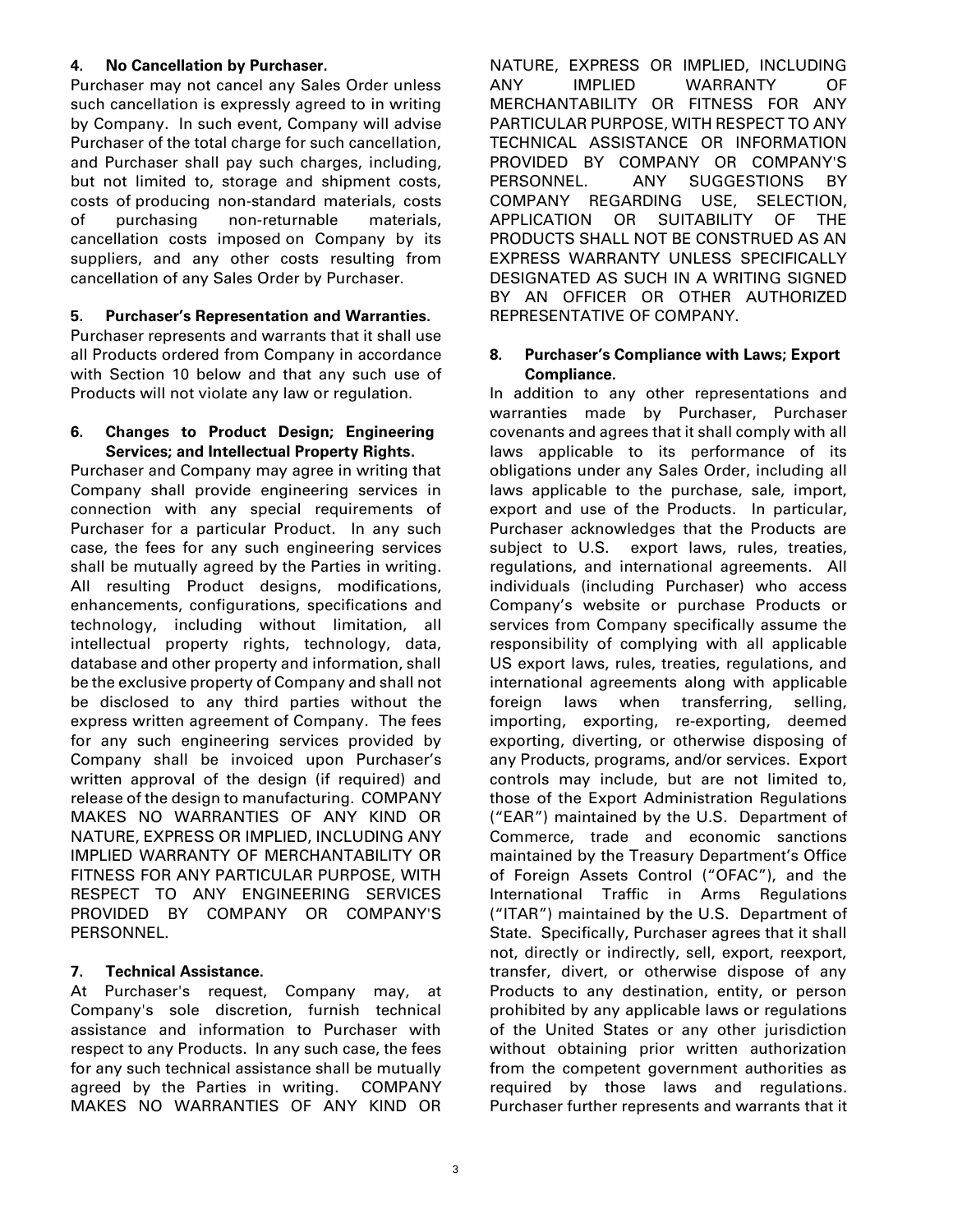is: (1) not located in any country that is subject to a United States government embargo or other economic sanctions; (2) not located in any country or that has been designated by the United States government as a "terrorist supporting" country; (3) not listed on any U.S. Government list of prohibited or restricted parties and (4) not a denied party as specified in any applicable export or reexport laws or regulations or similar laws applicable in other jurisdictions. Purchaser must provide evidence of compliance with all such laws to Company at such time as Company may reasonably request.

### **9. Audit Rights.**

Purchaser is responsible for keeping accurate and reasonable records related to its performance and obligations under each Sales Order. Purchaser agrees that Company or its duly authorized representative has the right to audit any directly pertinent books, documents, papers and records related to transactions and/or performance of these Terms and Conditions and/or any Sales Order, subject to such persons as will have access to such materials first executing a Nondisclosure Agreement mutually acceptable to Company and Purchaser, each acting reasonably. Purchaser shall make available to Company or its agents all such records and documents for audit on Purchaser's premises during regular and reasonable working hours within ten (10) business days of a written request for availability accompanied by the signed Nondisclosure Agreement. Purchaser agrees to either:

- A. allow Company to make and retain copies of those documents useful for documenting the audit activity and results, or
- B. sequester the original or copies of those documents Company identifies for later access by Company. Purchaser further agrees to disclose within ninety (90) days of receipt any independent auditors' reports, which bear directly on the performance or administration of any Sales Order.

### **10. Warranties.**

Company warrants that the Products shall conform to the specifications and description of such Products as provided to Purchaser by Company in the outline drawings attached to each Sales Order. THIS WARRANTY IS EXCLUSIVE, AND COMPANY MAKES NO OTHER WARRANTY, EXPRESS OR IMPLIED, INCLUDING ANY IMPLIED WARRANTY OF MERCHANTABILITY OR FITNESS FOR ANY PARTICULAR PURPOSE. In particular, Company does not warrant that the use or sale of the Products delivered under will not infringe the claims of any United States or other patents covering the Product itself or the use thereof in combination with other products or in the operation of any process. The foregoing warranties made in connection with any Sales Order shall not be effective if Company has determined, in its sole discretion, that Purchaser has misused the Products in any manner, has failed to use the Products in accordance with industry standards and practices, or has failed to use the Products in accordance with instructions, if any, furnished by Company. Company's sole and exclusive liability and Purchaser's exclusive remedy with respect to Products proved to Company's satisfaction to be defective or nonconforming shall be replacement of such Products without charge or refund of the purchase price, in Company's sole discretion, upon the return of such Products in accordance with Company's instructions. All claims must be brought within one (1) year of shipment, regardless of their nature.

## **11. Indemnification by Purchaser.**

Purchaser shall defend, indemnify and hold Company, its employees, agents, affiliates, officers, directors, shareholders, successors and assigns harmless from and against any and all claims howsoever arising, whether sounding in tort (including personal injury or any property damage), contract, warranty, or otherwise, and all liabilities, losses, damages, and expenses, including without limitation attorney's fees and court costs, arising from or related to Purchaser's breach or failure of the covenants, warranties, representations, and commitments contained in these Terms and Conditions or any Sales Order. Purchaser shall notify Company in writing within fifteen (15) days of Purchaser's receipt of knowledge of any claim, accident, or incident involving Company's Products which results in personal injury or damage to property, and Purchaser shall fully cooperate with Company in the investigation and determination of the cause of such accident and shall make available to Company all statements, reports and tests made by Purchaser or made available to Purchaser by others. The furnishing of such information to Company and any investigation by Company of such information or incident report shall not in any way constitute any assumption of any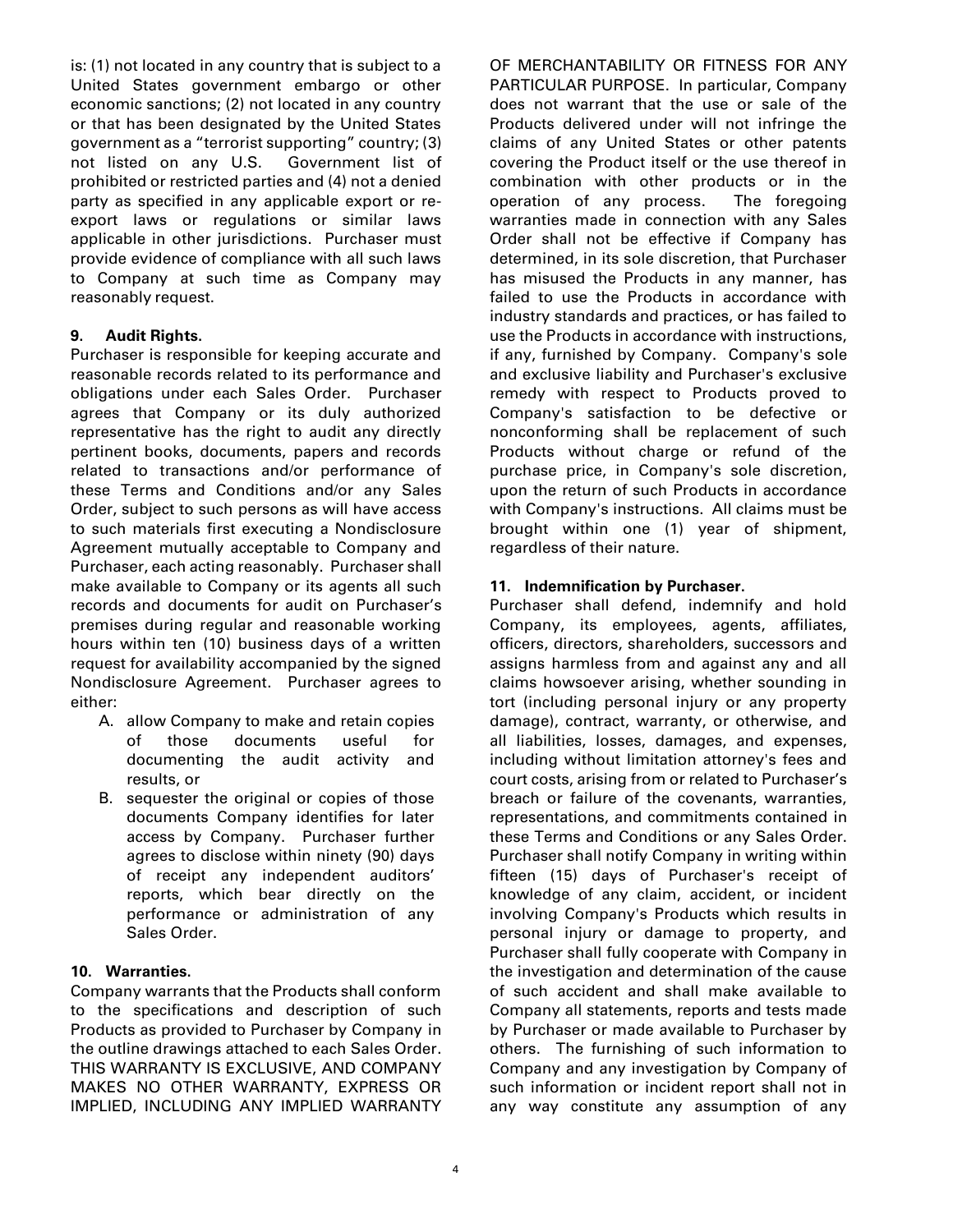liability for such accident or incident by Company The foregoing defense, indemnification and hold harmless obligations shall survive delivery, inspection, payment and termination of the applicable Sales Order, and shall run to Company, its customers, affiliates, successors and assigns. Company shall give Purchaser written notice of any breach of warranty promptly after Company's discovery thereof and shall, within a reasonable time period of receiving notice of any indemnified claim (but not to exceed the greater of thirty (30) days from notice), notify Purchaser of any such indemnified claim.

## **12. Limitation of Liability.**

Except for (a) any breach of the confidentiality covenants under these Terms and Conditions or any other written agreement between Company and Purchaser; and/or (b) damages for which Purchaser becomes liable to indemnify Company under any Sales Order or these Terms and Conditions; in no event shall either Party be liable to the other for incidental, exemplary, indirect, special, punitive or consequential damages. IN PARTICULAR, COMPANY SHALL NOT IN ANY EVENT BE LIABLE FOR INCIDENTAL, CONSEQUENTIAL OR SPECIAL DAMAGES OF ANY KIND RESULTING FROM ANY USE OR FAILURE OF THE PRODUCTS, EVEN IF COMPANY HAS BEEN ADVISED OF THE POSSIBILITY OF SUCH DAMAGE INCLUDING, WITHOUT LIMITATION, LIABILITY FOR LOSS OF USE, LOSS OF WORK IN PROGRESS, DOWN TIME, LOSS OF REVENUE OR PROFITS, FAILURE TO REALIZE SAVINGS, LOSS OF PRODUCTS OF PURCHASER OR OTHER USE OR ANY LIABILITY OF PURCHASER TO A THIRD PARTY ON ACCOUNT OF SUCH LOSS, OR FOR ANY LABOR OR ANY OTHER EXPENSE, DAMAGE OR LOSS OCCASIONED BY SUCH PRODUCT INCLUDING PERSONAL INJURY OR PROPERTY DAMAGE UNLESS SUCH PERSONAL INJURY OR PROPERTY DAMAGE IS CAUSED BY COMPANY'S GROSS NEGLIGENCE.

# **13. Equitable Remedies.**

Purchaser hereby agrees and acknowledges that any breach of the representations, warranties and/or covenants set forth in any Sales Order and/or these Terms and Conditions could cause substantial and irreparable harm to Company's business which may not adequately be compensated by money damages alone. Accordingly, in addition to and without limitation of any other remedy that may be available to Company for breach of any such representations, warranties or covenants, Company shall have the right to seek injunctive or other equitable relief available to Company. All rights and remedies conferred by these Terms and Conditions and/or any Sales Order, by any other instrument or by law are cumulative and may be exercised singularly or concurrently.

# **14. Confidentiality.**

All non-public, confidential or proprietary information, including but not limited to, the terms of any Sales Order, each Party's product plans, designs, costs, prices and names, finances, marketing plans, business opportunities, pricing, sales data, prospects and customer lists and information, order history, personnel, research, development, intellectual property, methods, processes, specifications, trade secrets or know-how (the "Protected Data"), which is not generally known and which one Party (the "Providing Party") provides to the other (the "Non-providing Party") in connection with any Sales Order, shall be deemed confidential and proprietary to the Providing Party, and will be held in confidence by the Nonproviding Party, and will not be utilized for the latter's benefit or disclosed by the latter to others, except if such information (a) was generally known to the public other than by reason of disclosure by the Non-Providing Party in violation of these Terms and Conditions; (b) was independently known to the Non-Providing Party prior to disclosure by the Providing Party, as demonstrated by clear and convincing documentation in the Non-Providing Party's files; or (c) was independently developed by a third person, who disclosed it to the Non-Providing Party as demonstrated by clear and convincing documentation in the Non-Providing Party's files. In the event of any dispute arising from or relating to Protected Data, the burden of proof in establishing any of the foregoing shall be on the Non-Providing Party.

# **15. Termination.**

If: (a) Purchaser violates, or is charged with a violation of any law, regulation or ordinance which may govern the sale, import, export, handling, disposition or use of any Products; or (b) Purchaser becomes insolvent, or makes any assignment for the benefit of creditors, or is adjudged bankrupt, or if a receiver or trustee of Purchaser's property is appointed; then Company may, in its sole discretion, terminate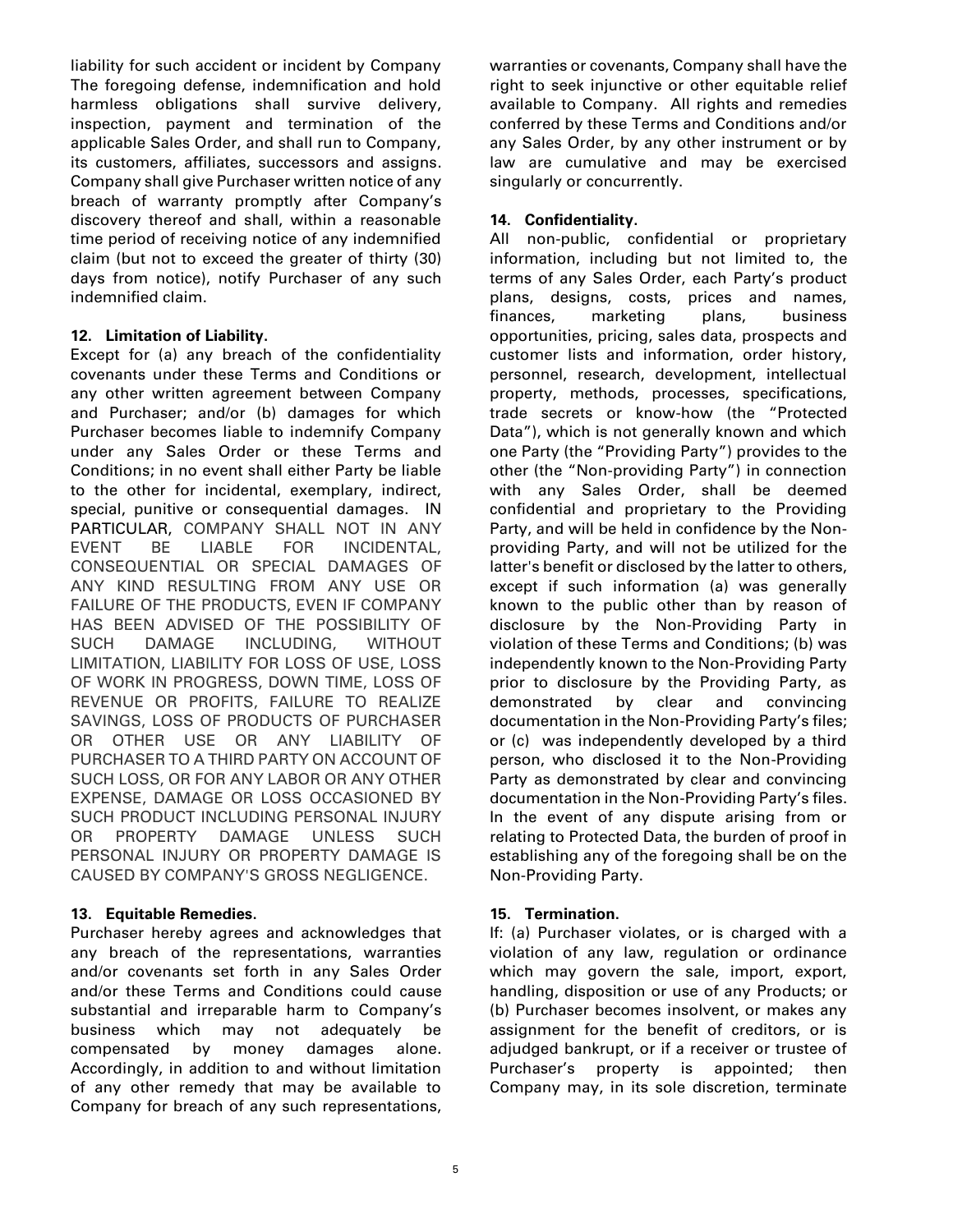any Sales Order and may refuse to make any further deliveries.

# **16. Contractual Relationship.**

It is understood and agreed that Purchaser and Company are, and at all times shall remain, independent contractors and no partnership or joint venture is intended or implied by the undertakings set forth in any Sales Order or these Terms and Conditions. At no time shall either Party represent to any third party that it is the agent of the other. In no event shall either Party at any time have authority to make any contracts, commitments or undertake any obligations on behalf of the other Party. Without limiting the foregoing, Company and Purchaser each agree that they will not represent to any person that it acts for or on behalf of the other or make use of the other's name, or advertise its relationship with the other, without express written consent in each instance.

## **17. Assignment.**

Purchaser may not assign or delegate any Sales Order, or any obligation or right under it (the word "assign" to include without limitation, any assignment by operation of law), without Company's prior written consent. Company may engage or contract with any affiliate hereof to perform the obligations or enjoy the rights created under any Sales Order or assign any provisions thereof to any affiliate.

# **18. Binding on Successors.**

Each Sales Order and these Terms and Conditions shall be binding upon the Parties hereto, their successors in interest and permitted assigns.

# **19. Entire Agreement; Amendment.**

These Terms and Conditions and all Sales Orders issued by Company shall comprise all of the agreements of the Parties in respect to the subject matter hereof. All prior quotations, proposals, promises, representations, discussions, negotiations, communications or understandings concerning the same shall be of no further force and effect. No modification, amendment, extension, renewal, rescission, termination or waiver of any Sales Order or any of the provisions contained herein, or any future representation, promise or condition in connection with the subject matter hereof, shall be binding upon either Party unless agreed to in writing and signed by an authorized officer on behalf of each Party.

#### **20. Choice of Law/Jurisdiction.**

Each Sales Order shall be governed by the laws of the state of New Hampshire, without reference to its conflicts or choice of law rule or principle that might otherwise refer construction or interpretation of any Sales Order and/or these Terms and Conditions to the substantive law of another jurisdiction. The Parties agree that any action hereon shall be brought exclusively in a state or federal court of proper subject matter jurisdiction, located within New Hampshire, or in any court to which an appeal from a New Hampshire situated court can be taken. Each Party irrevocably designates the Secretary of the State of New Hampshire as its agent for service of process in any action between the Parties arising out of any Sales Order and/or these Terms and Conditions. The Parties hereby opt out of the Convention for the Sale of International Goods (CISG).

## **21. Captions and Headings.**

Captions and paragraph headings are for ease of reference only and shall not be referred to in interpreting any Sales Order and/or these Terms and Conditions.

## **22. Severability.**

In the event that one or more provisions of any Sales Order and/or these Terms and Conditions shall for any reason be found to be void, invalid or unenforceable by a court of competent jurisdiction, the remainder of such Sales Order and these Terms and Conditions shall nonetheless remain in full force and effect, and shall be construed by the court (to the greatest extent possible) in such a way as to confer upon the Parties the benefits and rights which they would have possessed under such Sales Order as a whole, had the invalidated provisions) remained in effect.

### **23. No Waiver.**

The failure of either Party to insist, in one or more instances, upon strict performance of any Sales Order and/or these Terms and Conditions, or to exercise any right contained herein, shall not be constructed as a waiver or relinquishment of the right to insist on the strict performance of such obligations or any other occasion.